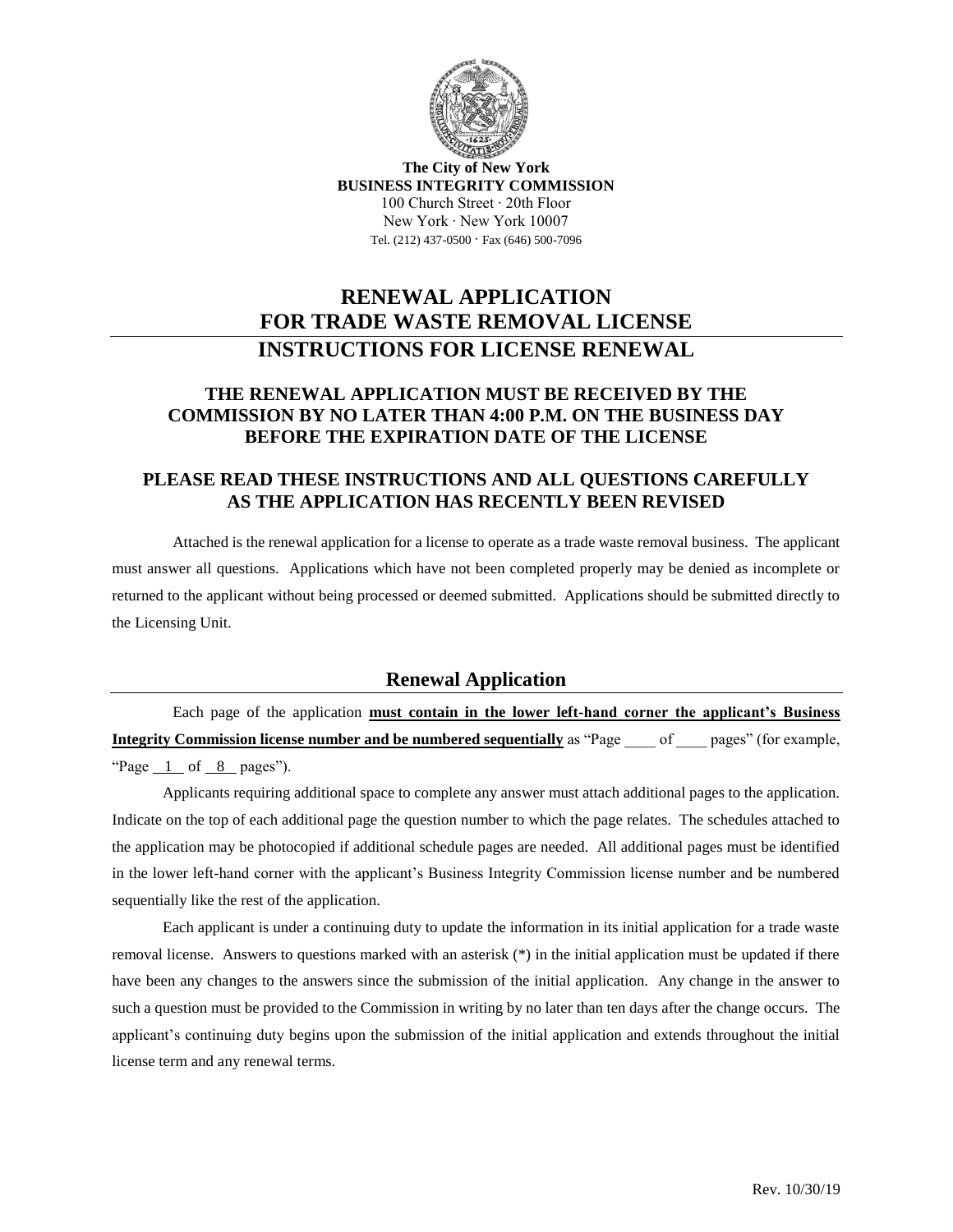### **Trucks**

 The Business Integrity Commission issues two conveyance plates for each vehicle covered under a license and for which a fee has been paid. These plates are assigned to a particular vehicle with the specific VIN number and state motor vehicle plates. Business Integrity plates are not transferable.

**Note: All Commission issued conveyance plates issued for vehicles that have been sold or salvaged, must be immediately returned to the Commission. Also, Commission issued conveyance plates must be immediately returned to the Commission upon the sale, dissolution, suspension or discontinuance of a registration.**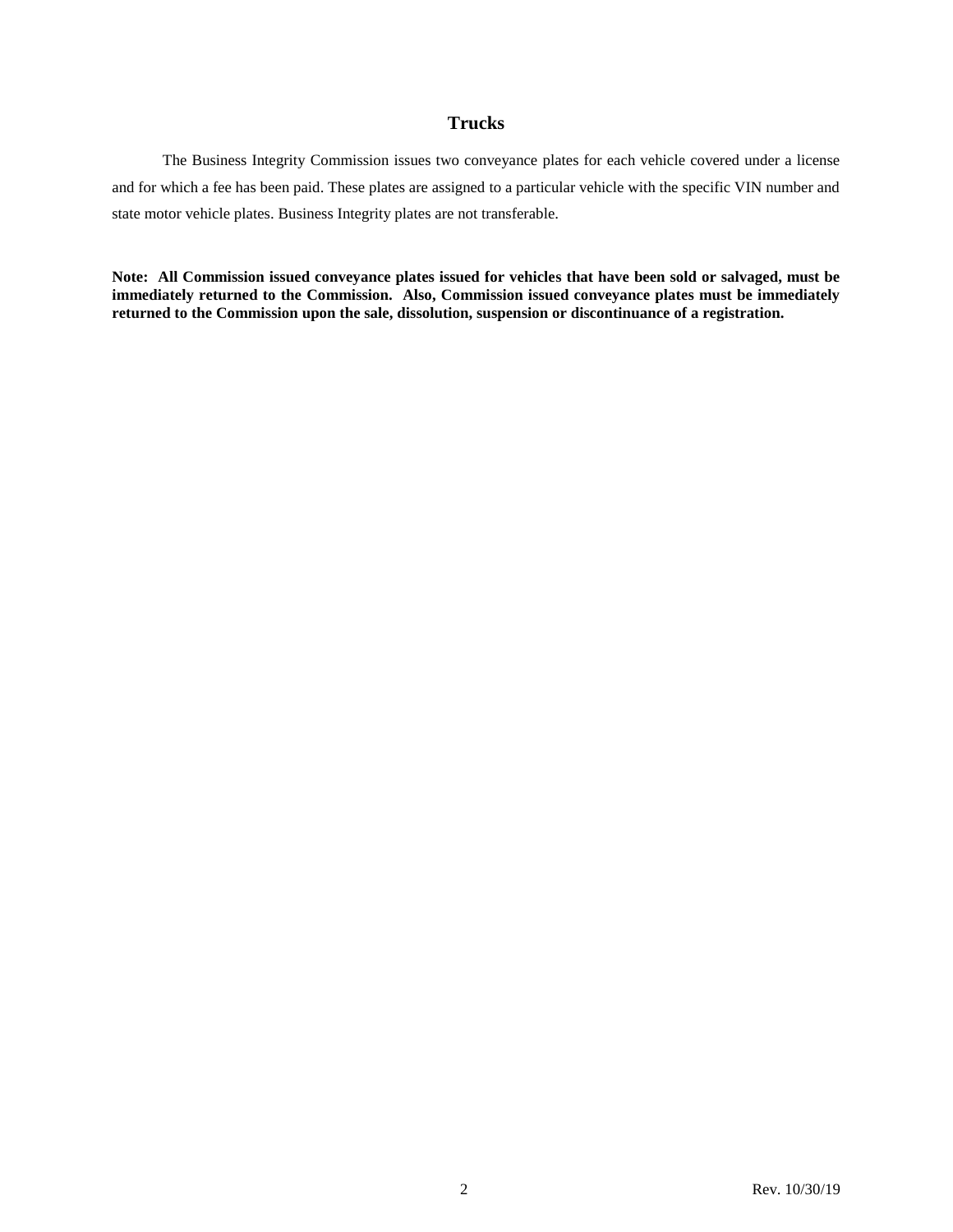## **Documents to be Submitted with the Renewal Application**

 In addition to **(1) ORIGINAL AND (1) COPY** of the completed renewal application, two (2) copies of the following documents must also be submitted:

- Principal disclosure forms for any new principals; (ORIGINAL AND ONE COPY)
- Employee/agent (key employees) disclosure forms for any new employees or agents; (ORIGINAL AND ONE COPY)
	- 1. Current vehicle registration (must be in company name) and the insurance identification card for each vehicle used to collect, transport or dispose of waste.
	- 2. Proof of Automobile Liability insurance (certificate of liability) covering vehicles with limits of no less than \$2,000,000 combined single limit per accident for bodily injury and property damage naming the Business Integrity Commission as the certificate holder.
	- 3. Proof of Workers' Compensation/Employer's Liability insurance with limits no less than \$1,500,000 naming the New York City Business Integrity Commission as the certificate holder.
	- 4. Proof of Commercial General Liability insurance (naming the Business Integrity Commission as the certificate holder and additional insured) with liability limits of no less than five million dollars (\$5,000,000)
	- 5. Current New York State Department of Environmental Conservation Waste Transporter Permit, if applicable;
	- 6. **A clear copy of each vehicle operator's driver's license.** For all vehicle operators whose driver's licenses are not issued by New York State, you must provide an official driving record (abstract) from the state of issuance.
	- 7. Fee calculated as follows:

 $\overline{a}$ 

**Trade Waste Removal License Fee of \$5,000 (first vehicle included) plus \$500 per additional vehicle and a separate check in the amount of \$600 for each new principal and new key employee/agent.**

### **ALL FEES NON-REFUNDABLE**

*BIC accepts credit cards,<sup>1</sup> money orders, and checks made payable to the "New York City Business Integrity Commission"*

#### **THE ORIGINAL AND ONE COPY OF THE RENEWAL APPLICATION AND TWO COPIES OF ALL REQUIRED DOCUMENTS, TOGETHER WITH THE APPLICABLE FEE(S), MUST BE SUBMITTED TO THE COMMISSION.**

#### **PLEASE NOTE THAT FAILURE TO SUBMIT THE COMPLETED RENEWAL APPLICATION BY THE DUE DATE INDICATED ON THE FIRST PAGE OF THE INSTRUCTIONS WILL SUBJECT THE LICENSEE TO FINES AND PENALTIES FOR FAILURE TO SUBMIT THIS RENEWAL APPLICATION ON TIME AND/OR UNLICENSED ACTIVITY.**

Certification and Release forms must be signed and notarized by each principal. Make copies of both attached forms if necessary.

### **NOTE: REQUEST(S) TO WITHDRAW AN APPLICATION WILL BE EVALUATED ON A CASE BY CASE BASIS AND WILL NOT NECESSARILY BE APPROVED.**

#### **All applications may be submitted in person or mailed to: NYC Business Integrity Commission 100 Church Street, 20th Floor New York, 10007**

#### **If you have any questions about this application, please call 212-437-0555.**

<sup>&</sup>lt;sup>1</sup> Effective Monday, October 15, 2018, due to City-wide policy, all credit card and debit card transactions will be charged a fee of 2% of the payment amount.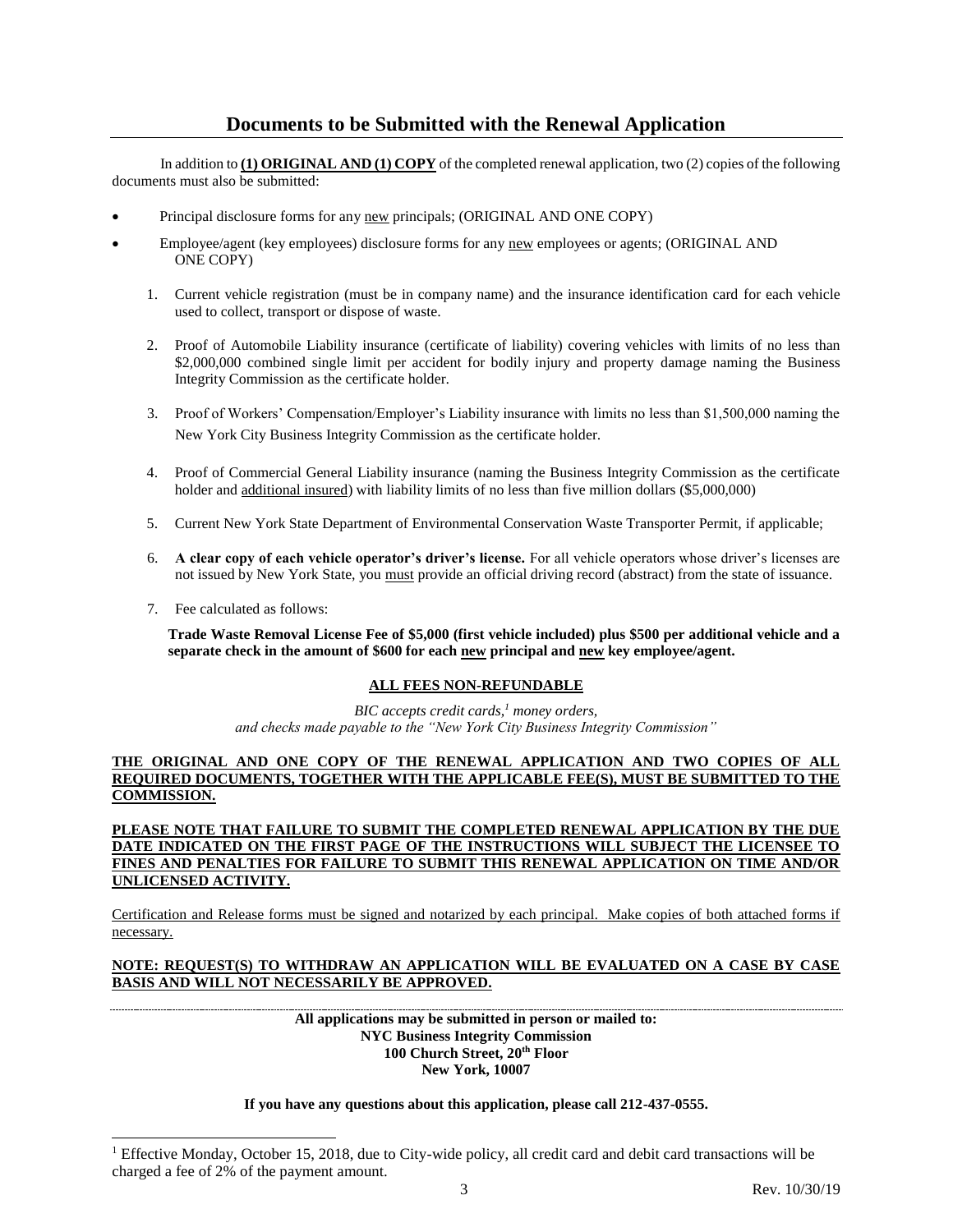## **THIS PAGE INTENTIONALLY LEFT BLANK**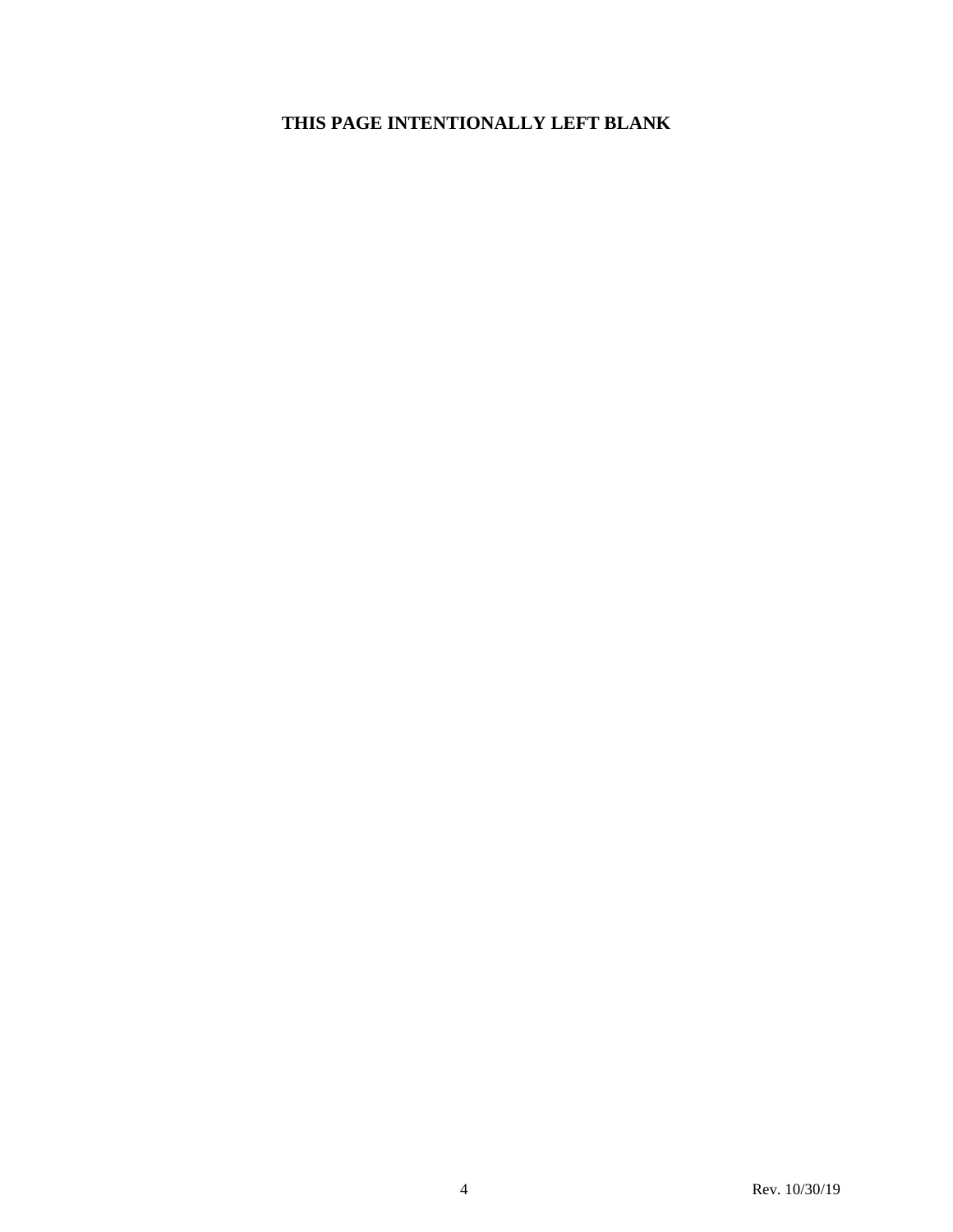

**The City of New York BUSINESS INTEGRITY COMMISSION** 100 Church Street ∙ 20th Floor New York ∙ New York 10007 Tel. (212) 437-0500 ∙ Fax (646) 500-7096 www.nyc.gov/bic

Noah D. Genel 2019 *Commissioner and Chair*

# Local Law 145 of 2013: Vehicle Emission Law

New York City's vehicle emission law (also known Local Law 145 of 2013) was passed in December 2013 to address pollutant reduction of heavy duty trade waste vehicles. The law requires that by January 1, 2020, all "heavy duty trade waste hauling vehicles," as defined in the law, must be equipped with either an EPA certified 2007 (or later) engine or utilize "Best Available Retrofit Technology," as defined by the New York City Department of Environmental Protection. See Title 24, Chapter 1, Subchapter 7, of the New York City Administrative Code Section 24-163.11.

For additional information visit our website at [www.nyc.gov/bic](http://www.nyc.gov/bic). Click on the "Industries" tab then view the "Vehicle Emissions Law" tab on the left hand side.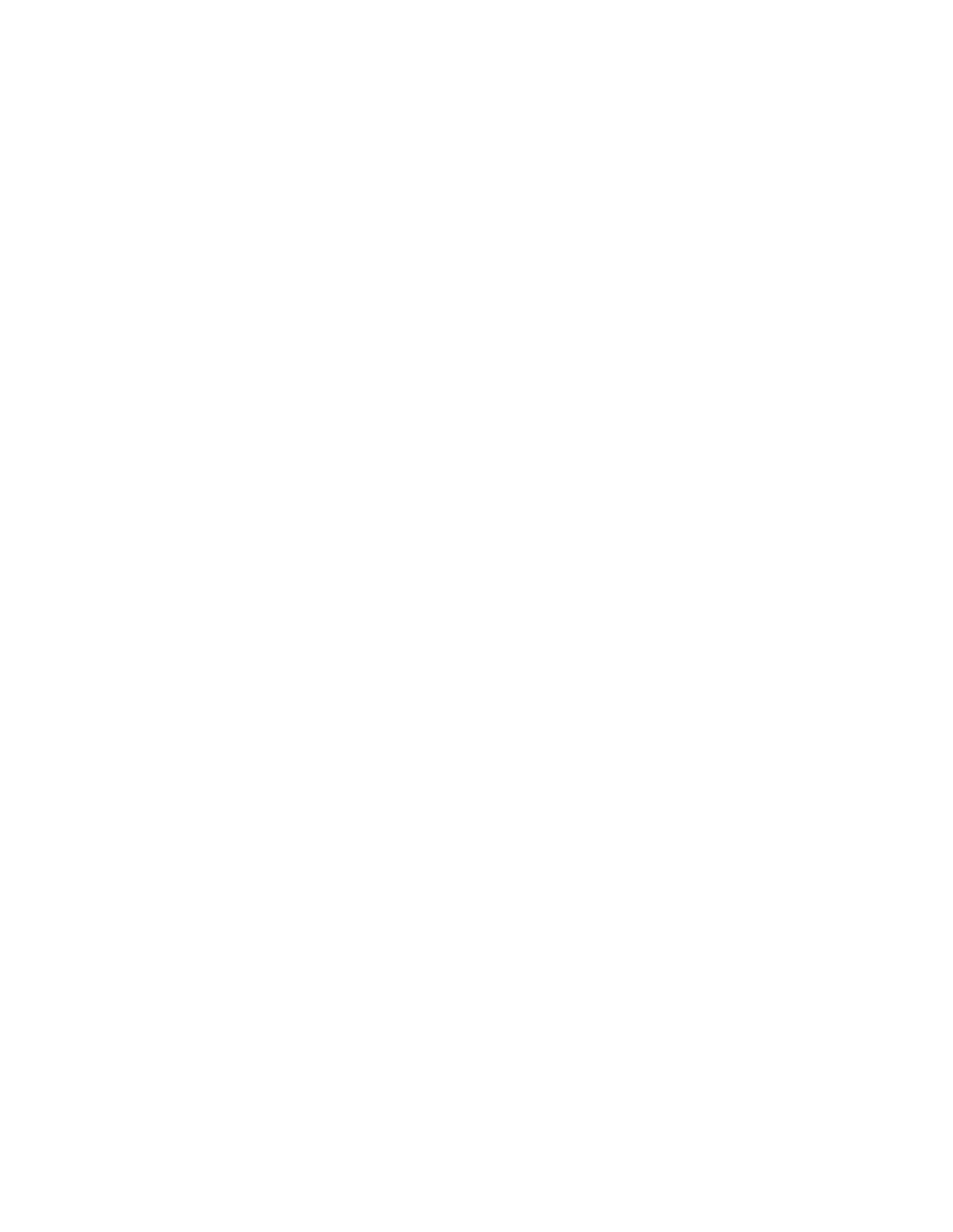

#### **The City of New York BUSINESS INTEGRITY COMMISSION** 100 Church Street ∙ 20th Floor New York ∙ New York 10007 Tel. (212) 437-0500 ∙ Fax (646) 500-7096

## **RENEWAL APPLICATION FOR A LICENSE OR REGISTRATION AS A TRADE WASTE BUSINESS**

| <b>BIC License or Registration No.:</b> | <b>Date Received:</b> |  |  |  |
|-----------------------------------------|-----------------------|--|--|--|
| <b>Fee Received:</b>                    | Initials:             |  |  |  |

### **READ THE ACCOMPANYING INSTRUCTIONS CAREFULLY BEFORE COMPLETING THIS FORM.**

| <b>Name of Licensee or Registrant:</b> |  |
|----------------------------------------|--|
| (Company Name)                         |  |

**Electronic Addresses**:

\*Website: \*Email:

**\* (Asterisk) denotes material information on the application. Any change in the material information must be reported to the Business Integrity Commission, in a notarized writing, within ten (10) business days of the change.** 

### **SINCE THE APPLICANT'S LICENSE or REGISTRATION WAS ISSUED OR LAST RENEWED BY THE COMMISSION:**

\*1. Has there been any change in the business name or trade name? Yes No

If yes, provide the old and new names and a copy of the amended Certificate of Incorporation or Certificate of Doing Business reflecting the new name.

Old Name:

New Name:

| BIC# |
|------|
|------|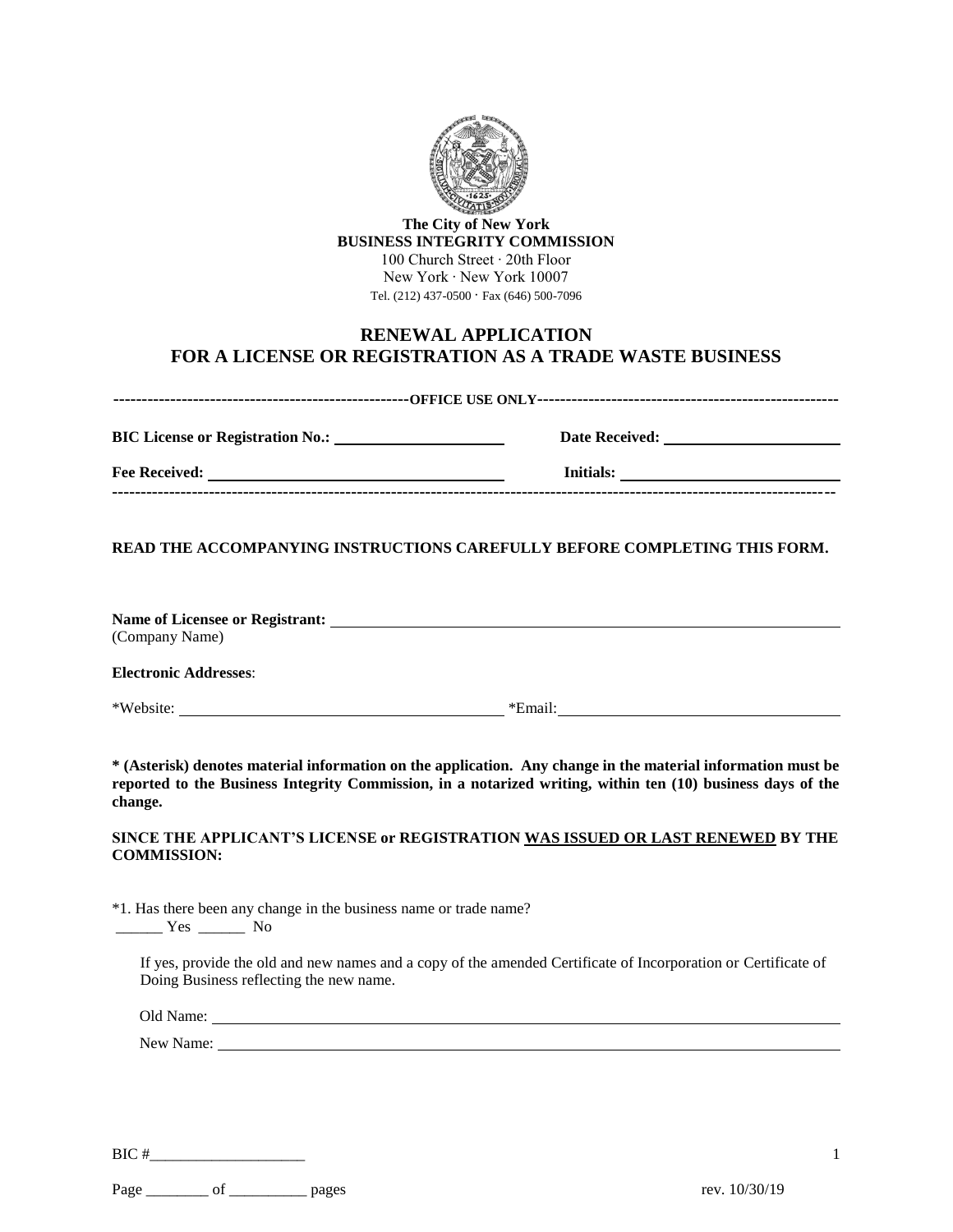\*2. Has there been any change in the applicant's main business location, garage location, or mailing address? \_\_\_\_\_\_ Yes \_\_\_\_\_\_ No

If yes, provide the new information:

| Business location: | Date of Change: |
|--------------------|-----------------|
| Garage location:   | Date of Change: |
| Mailing address:   | Date of Change: |

\*3. Have there been any changes in the applicant's telephone numbers, including cellular, and fax numbers? \_\_\_\_\_\_ Yes \_\_\_\_\_\_ No

If yes, identify and provide the new numbers:

| <b>Business Number:</b> | Date of Change: |
|-------------------------|-----------------|
| Fax Number:             | Date of Change: |
| Cellular Number:        | Date of Change: |

\*4. **Agent for Service of Process in New York City**. State the name, address, and telephone number of the person of suitable age and discretion who shall be designated as the applicant business' agent for service of process in New York City. **In order for the Commission to serve official documents regarding a license or registration**, t**he agent for service of process must be located within the five boroughs of New York City. The agent for service of process may be a principal of the applicant if the principal is located within the five boroughs of New York City. If the applicant is located within the five boroughs of the New York City, no agent of service of process need be designated.** 

Name: Name: Name: Name: Name: Name: Name: Name: Name: Name: Name: Name: Name: Name: Name: Name: Name: Name: Name: Name: Name: Name: Name: Name: Name: Name: Name: Name: Name: Name: Name: Name: Name: Name: Name: Name: Name:

Address: <u>Address:</u> Address: Address: Address: Address: Address: Address: Address: Address: Address: Address: Address: Address: Address: Address: Address: Address: Address: Address: Address: Address: Address: Address: Addr

Telephone Number: Fax Number:

5. Does the applicant remove or dispose of asbestos, regulated medical waste, or other hazardous waste? \_\_\_\_\_\_ Yes \_\_\_\_\_\_ No

**If yes, attach a copy of the applicant's current New York State Department of Environmental Conservation Waste Transporter Permit.**

 $BIC \#$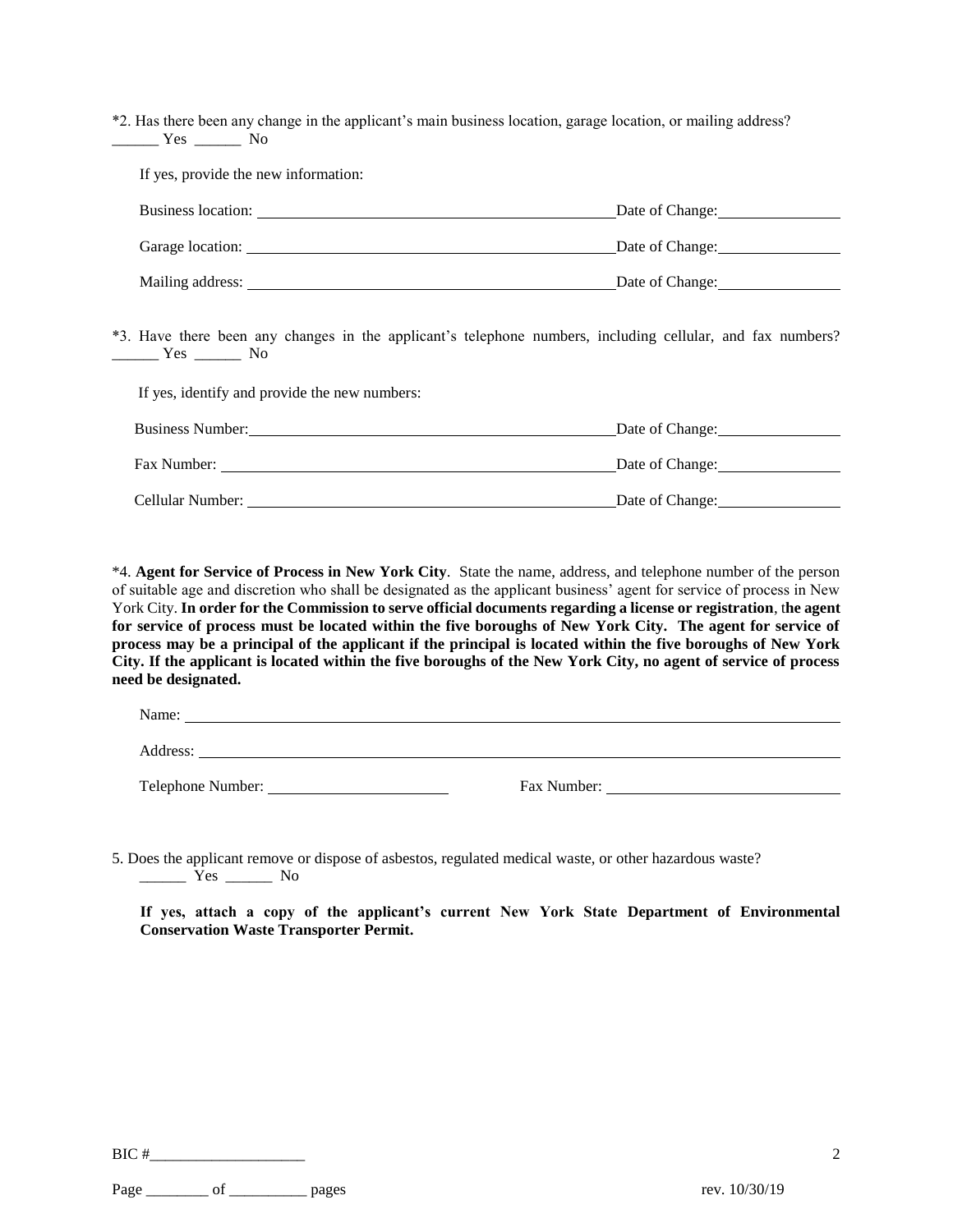\*6(a). Is the applicant business a signatory to or named party of any Collective Bargaining Agreement or any other agreement with a union?

\_\_\_\_\_\_ Yes \_\_\_\_\_\_ No

If "Yes," provide the following information:

|                           | Union or Local #1 | Union Or Local #2 |
|---------------------------|-------------------|-------------------|
| Name of Union or Local    |                   |                   |
|                           |                   |                   |
|                           |                   |                   |
| Address of Union or Local |                   |                   |
|                           |                   |                   |
|                           |                   |                   |

6(b). Is the applicant a member of an organization that is a party to or signatory of a Collective Bargaining Agreement? \_\_\_\_\_\_ Yes \_\_\_\_\_\_ No

If "Yes," provide the following information:

|                           | Union or Local #1 | Union Or Local #2 |
|---------------------------|-------------------|-------------------|
| Name of Organization      |                   |                   |
|                           |                   |                   |
|                           |                   |                   |
| Name of Union or Local    |                   |                   |
|                           |                   |                   |
|                           |                   |                   |
| Address of Union or Local |                   |                   |
|                           |                   |                   |
|                           |                   |                   |

7(a). Does the applicant business perform non-union work?

\_\_\_\_\_\_ Yes \_\_\_\_\_\_ No

7(b). Do any of the applicant businesses affiliates perform non-union work?

\_\_\_\_\_\_ Yes \_\_\_\_\_\_ No

8. At any time in the past ten (10) years, has the applicant business been a contributing employer to any Employee Benefit Plan?

\_\_\_\_\_\_ Yes \_\_\_\_\_\_ No

| <b>DIC</b><br>$\sim$ . |  |
|------------------------|--|
|------------------------|--|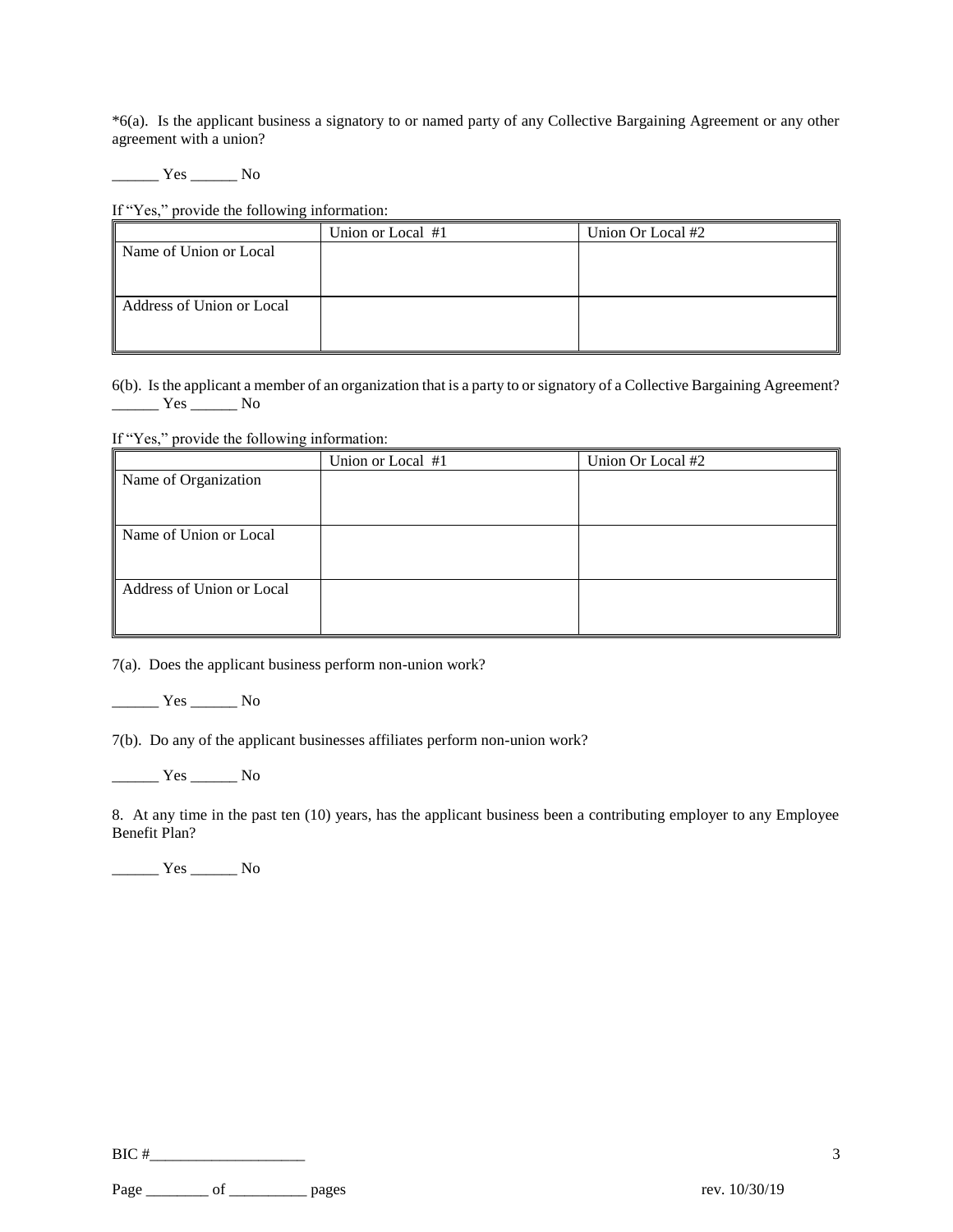\*9. Has any license or permit issued by a government agency to the applicant or to any of the applicant's principals or affiliates been suspended or revoked? \_\_\_\_\_\_ Yes \_\_\_\_\_\_ No

| -- <i>」</i> --,r<br>Licensee, Principal, or<br><b>Affiliate Name</b> | <b>Agency</b> | <b>Type of License</b><br>or Permit | Date of<br><b>Violation</b> | Date of<br><b>Suspension or</b><br><b>Revocation</b> | <b>Reason for</b><br><b>Suspension or</b><br><b>Revocation</b> |
|----------------------------------------------------------------------|---------------|-------------------------------------|-----------------------------|------------------------------------------------------|----------------------------------------------------------------|
|                                                                      |               |                                     |                             |                                                      |                                                                |
|                                                                      |               |                                     |                             |                                                      |                                                                |
|                                                                      |               |                                     |                             |                                                      |                                                                |
|                                                                      |               |                                     |                             |                                                      |                                                                |
|                                                                      |               |                                     |                             |                                                      |                                                                |

If yes, provide the details below.

\*10. Has the applicant business, any current principal of the applicant business, or any past principal of the applicant business ever been convicted of any criminal offense in any jurisdiction? \_\_\_\_\_\_ Yes \_\_\_\_\_\_ No

In answering this question, **DO NOT** include information regarding any criminal action or proceeding against the applicant business, any current principal of the applicant business, or any past principal of the applicant business that was followed by a termination in favor of that person or business pursuant to New York Criminal Procedure Law § 160.50, by a youthful offender adjudication pursuant to New York Criminal Procedure Law § 720.35, by a conviction for a violation sealed pursuant to New York Criminal Procedure Law § 160.55, or by a conviction sealed pursuant to New York Criminal Procedure Law § 160.58 (conditional sealing of certain controlled substance, marihuana, or specified offenses).

 If yes, provide the details below. **(It is not necessary to provide information relating exclusively to traffic violations.)** 

| Licensee, Principal,<br><b>Employee, or Affiliate</b><br><b>Name</b> | Date of<br>Arrest | <b>Type and</b><br>Nature of<br>Charge(s) | <b>Indictment</b> or<br>Case No. | <b>Court and</b><br><b>Jurisdiction</b> | <b>Disposition</b><br>or Status |
|----------------------------------------------------------------------|-------------------|-------------------------------------------|----------------------------------|-----------------------------------------|---------------------------------|
|                                                                      |                   |                                           |                                  |                                         |                                 |
|                                                                      |                   |                                           |                                  |                                         |                                 |
|                                                                      |                   |                                           |                                  |                                         |                                 |
|                                                                      |                   |                                           |                                  |                                         |                                 |

| ּ רז ה<br>$^{\prime}$<br>DIC<br>__ |  |  |
|------------------------------------|--|--|
|                                    |  |  |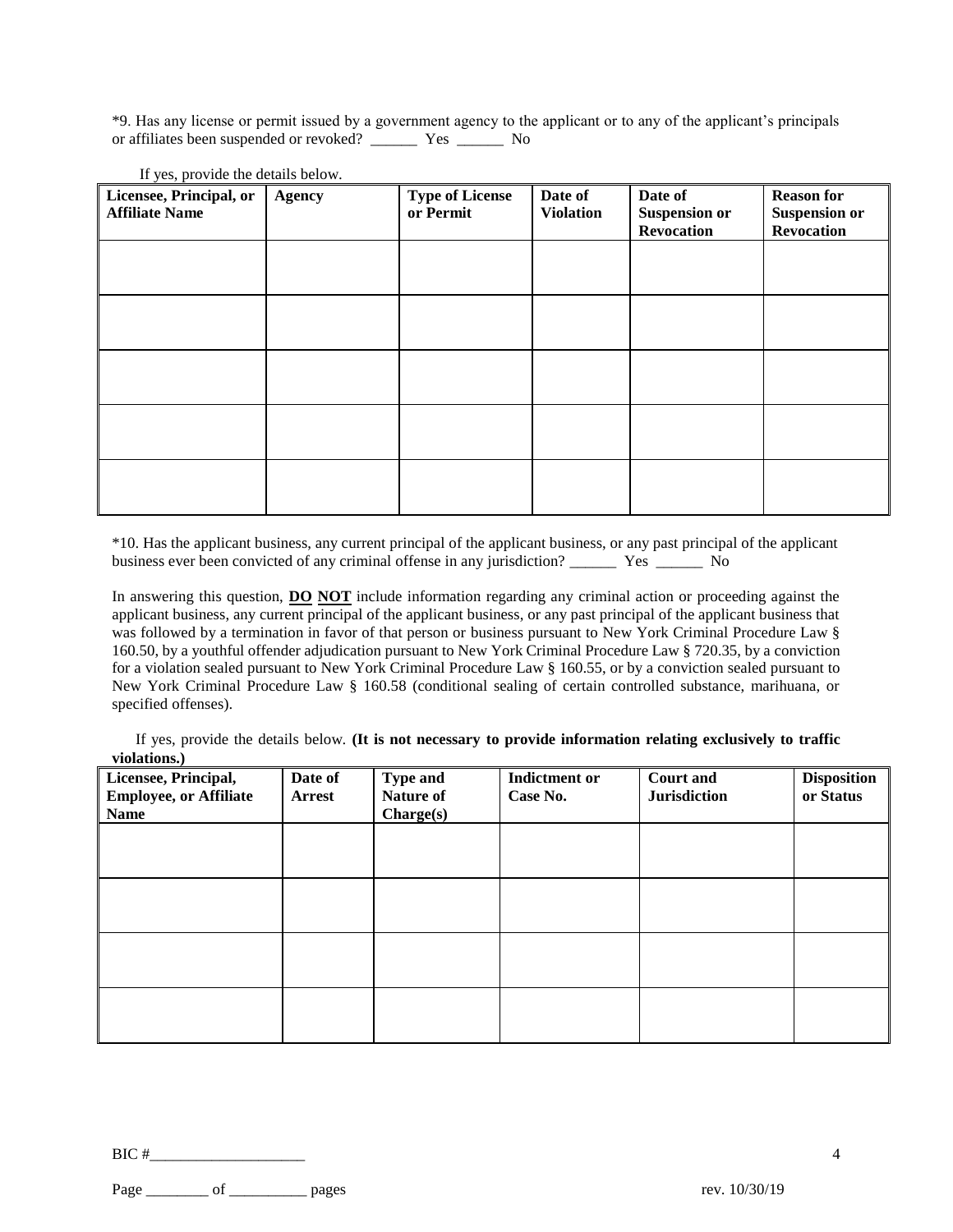\*11. Has the applicant or any of the applicant's principals been charged with any civil or administrative violations by any governmental agency? \_\_\_\_\_\_ Yes \_\_\_\_\_\_ No

| <b>Licensee, or Principal</b><br><b>Name</b> | <b>Agency</b> | Date of<br><b>Violation</b> | <b>Type and Nature of</b><br>Charge(s) | Summons,<br><b>Violation, or Case</b><br>No. | <b>Disposition or</b><br><b>Status</b> |
|----------------------------------------------|---------------|-----------------------------|----------------------------------------|----------------------------------------------|----------------------------------------|
|                                              |               |                             |                                        |                                              |                                        |
|                                              |               |                             |                                        |                                              |                                        |
|                                              |               |                             |                                        |                                              |                                        |
|                                              |               |                             |                                        |                                              |                                        |
|                                              |               |                             |                                        |                                              |                                        |

If yes, provide the details below.

\*12. Has the applicant or any of the applicant's principals or affiliates received a subpoena or been asked to testify before or supply any information to any court, grand jury, or legislative, administrative, or other government body concerning any matter related to the waste industry? \_\_\_\_\_\_ Yes \_\_\_\_\_\_ No

If yes, provide the name of the licensee, principal, or affiliate, the date, the government body, and the nature of the inquiry.

\*13. Has the applicant and its principals timely filed all tax returns and timely paid all taxes due and owing in all jurisdictions? \_\_\_\_\_\_ Yes \_\_\_\_\_\_ No

 If no, provide details below, including the name of the taxpayer, the amount owed (if any), and the tax authority involved.

 $BIC \#$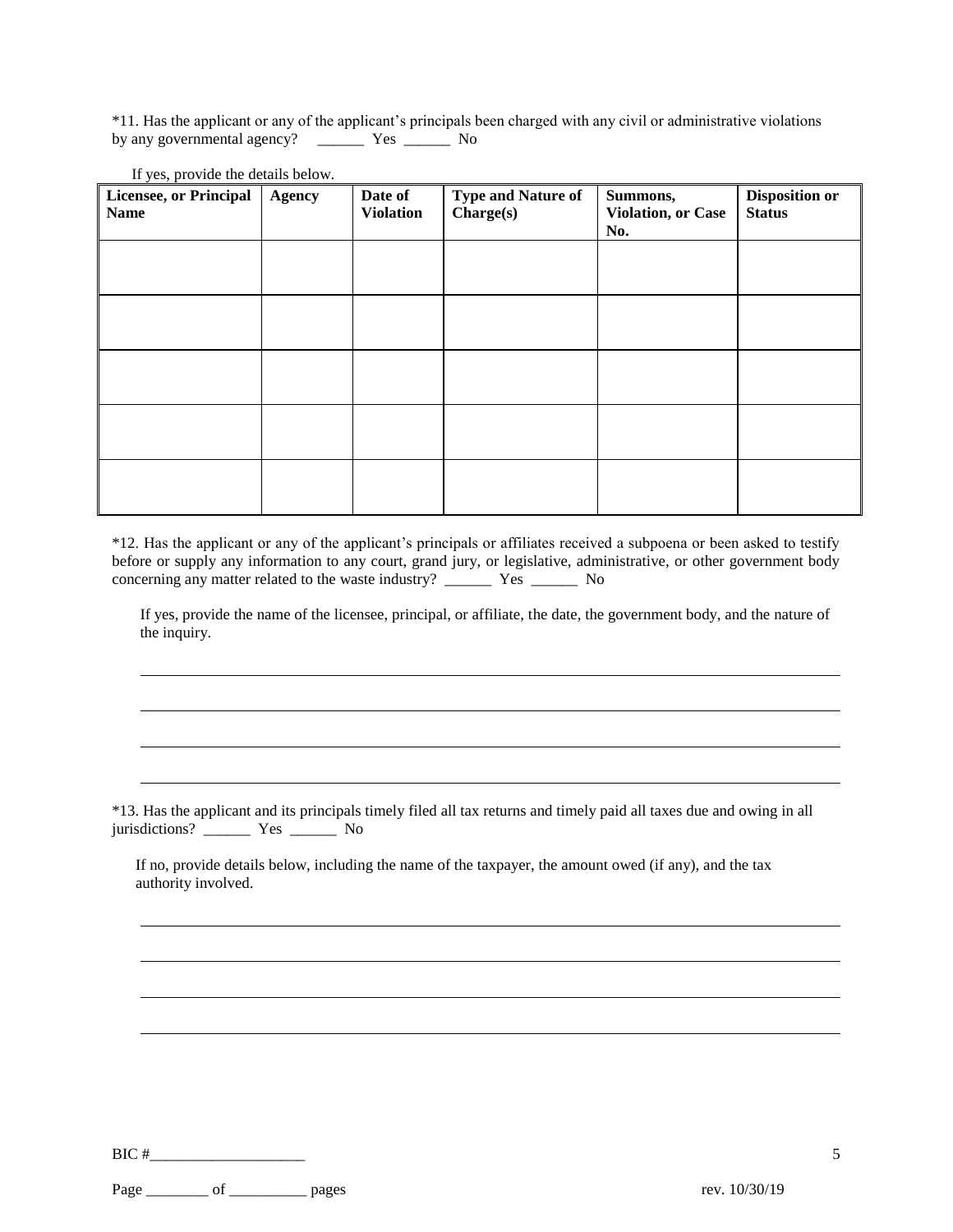\*14. Has the applicant or any of the applicant's principals, employees, affiliates, or representatives knowingly associated in any manner with any member or associate of organized crime? \_\_\_\_\_\_ Yes \_\_\_\_\_\_ No

If yes, describe all such associations in detail below.

 $BIC \#$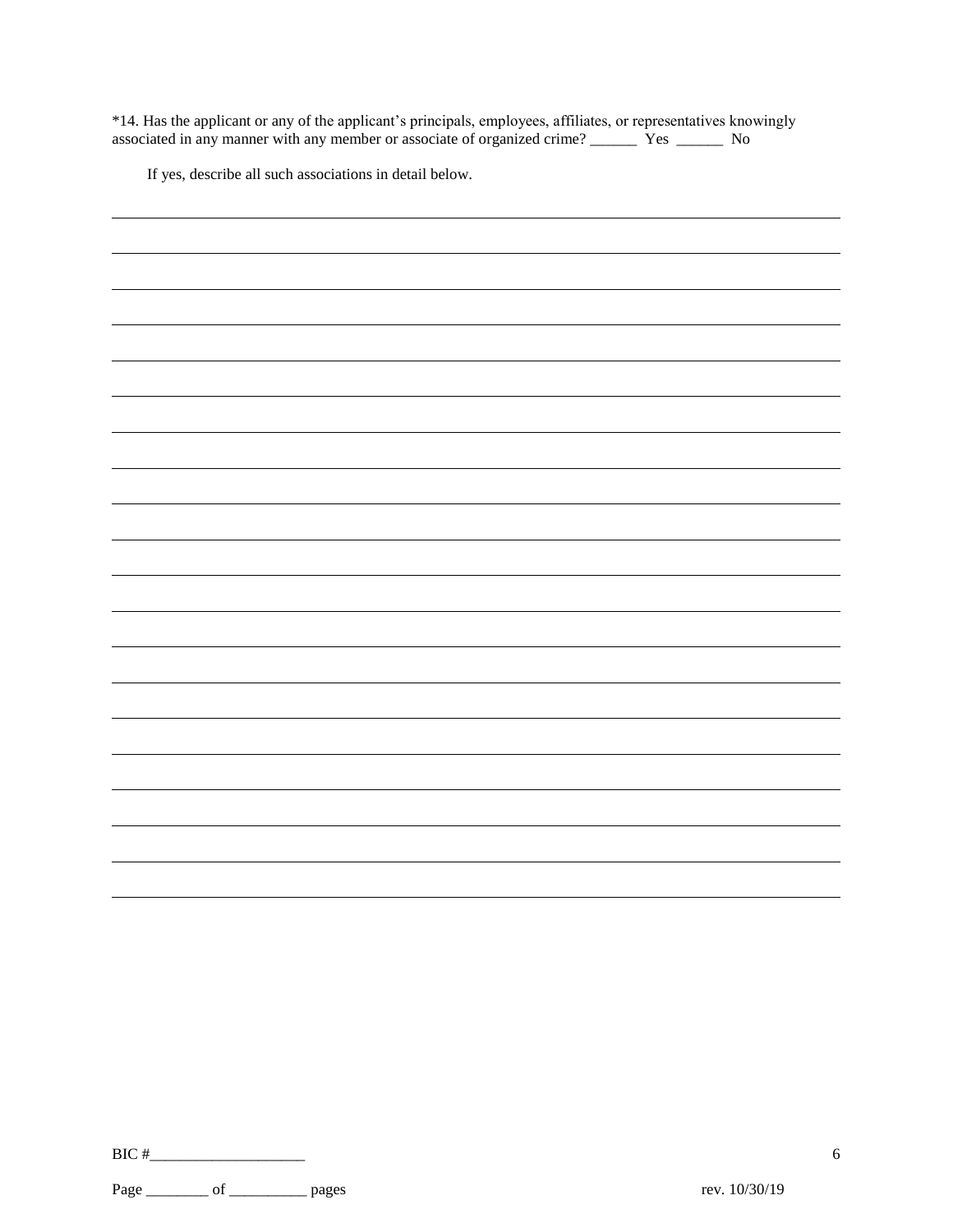15. Has the applicant or any principal been a member of any trade association?

\_\_\_\_ Yes \_\_\_\_ No

If "Yes," provide the details below. If additional space is needed, attach pages as addendum.

| <b>Name of Trade</b><br><b>Association Member</b> | <b>Name of Trade</b><br>Association | <b>Years of Membership</b> | <b>Positions Held</b> |
|---------------------------------------------------|-------------------------------------|----------------------------|-----------------------|
|                                                   |                                     |                            |                       |
|                                                   |                                     |                            |                       |
|                                                   |                                     |                            |                       |
|                                                   |                                     |                            |                       |
|                                                   |                                     |                            |                       |
|                                                   |                                     |                            |                       |

16. Has the applicant had a business relationship with any trade waste broker involving trade waste removal in the city of New York?<br>
\_\_\_\_\_ Yes \_\_\_\_\_\_\_\_ No

 $\frac{1}{\sqrt{2}}$  Yes

If yes, please provide the details below:

| <b>Trade Waste Broker's</b><br><b>Name</b> | <b>Contact Person</b><br>at Trade Waste<br><b>Broker</b> | <b>Trade Waste Broker's</b><br><b>Address</b> | <b>Trade Waste Broker's Phone</b><br><b>Number</b> |
|--------------------------------------------|----------------------------------------------------------|-----------------------------------------------|----------------------------------------------------|
|                                            |                                                          |                                               |                                                    |
|                                            |                                                          |                                               |                                                    |
|                                            |                                                          |                                               |                                                    |
|                                            |                                                          |                                               |                                                    |
|                                            |                                                          |                                               |                                                    |
|                                            |                                                          |                                               |                                                    |
|                                            |                                                          |                                               |                                                    |
|                                            |                                                          |                                               |                                                    |

 $BIC \#$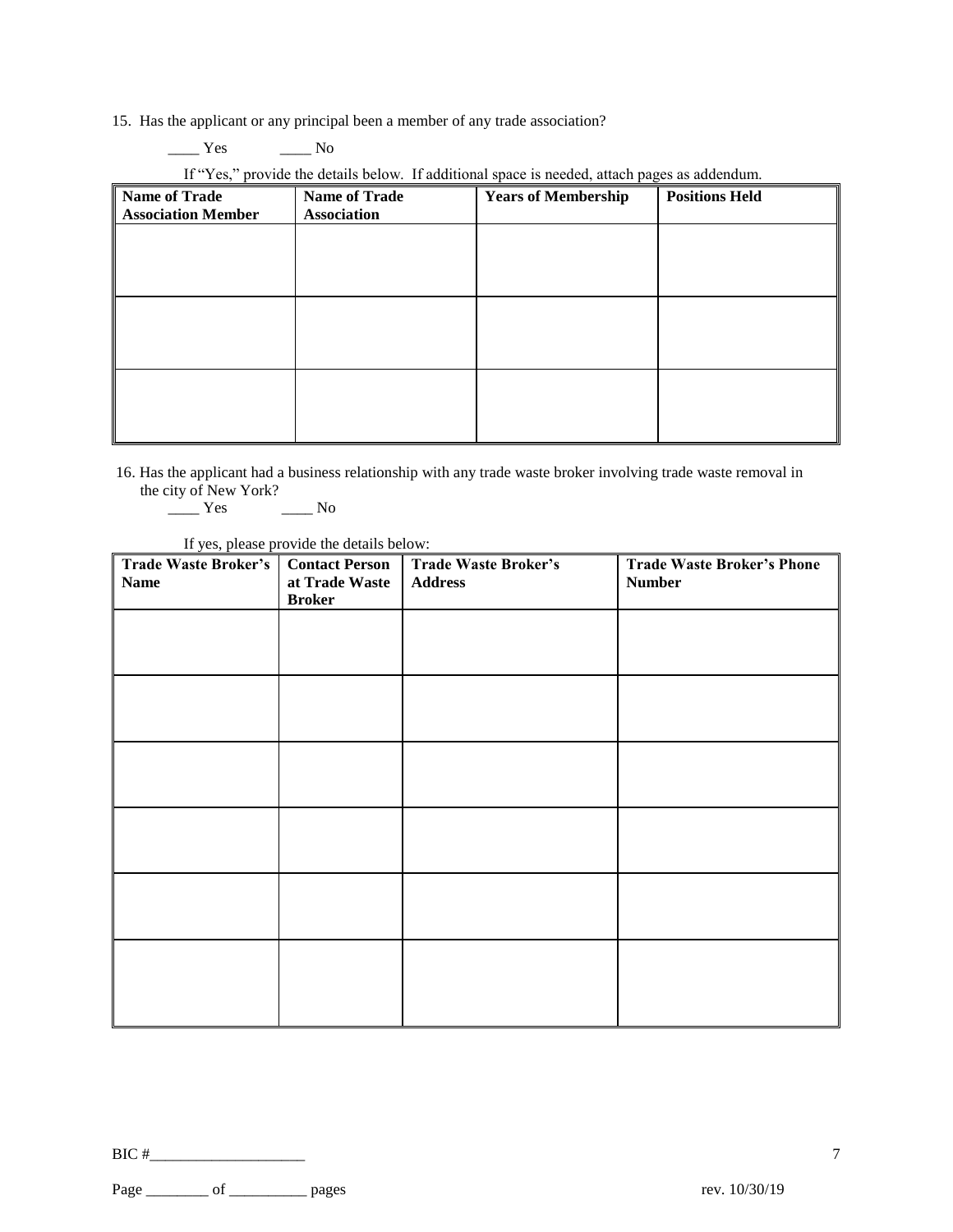## **SCHEDULE A – PRINCIPALS OF APPLICANT BUSINESS**

Identify all persons who are current principals of the licensee or registrant, including but not limited to directors, officers and stockholders.

**Note: Principal disclosure forms must be submitted for all principals who have not previously submitted them.**

|                                                           | Principal #1 | Principal #2 |
|-----------------------------------------------------------|--------------|--------------|
| Name (First, Middle, and                                  |              |              |
| Last; include maiden name                                 |              |              |
| where applicable)                                         |              |              |
| Home Address(es)                                          |              |              |
|                                                           |              |              |
| Home Telephone Number(s)                                  |              |              |
| Fax Number(s)                                             |              |              |
| Cellular Number(s)                                        |              |              |
| Date of Birth                                             |              |              |
| Social Security Number(s)                                 |              |              |
| <b>Business Address(es)</b>                               |              |              |
| <b>Business Telephone</b><br>Number(s)                    |              |              |
| <b>Title or Position</b>                                  |              |              |
| From (date) to (date)                                     |              |              |
| % of ownership                                            |              |              |
| Number of shares                                          |              |              |
| Are you a member of a<br>union? (Yes/No)                  |              |              |
| If "Yes," Name of Union and<br><b>Title/Position Held</b> |              |              |
|                                                           |              |              |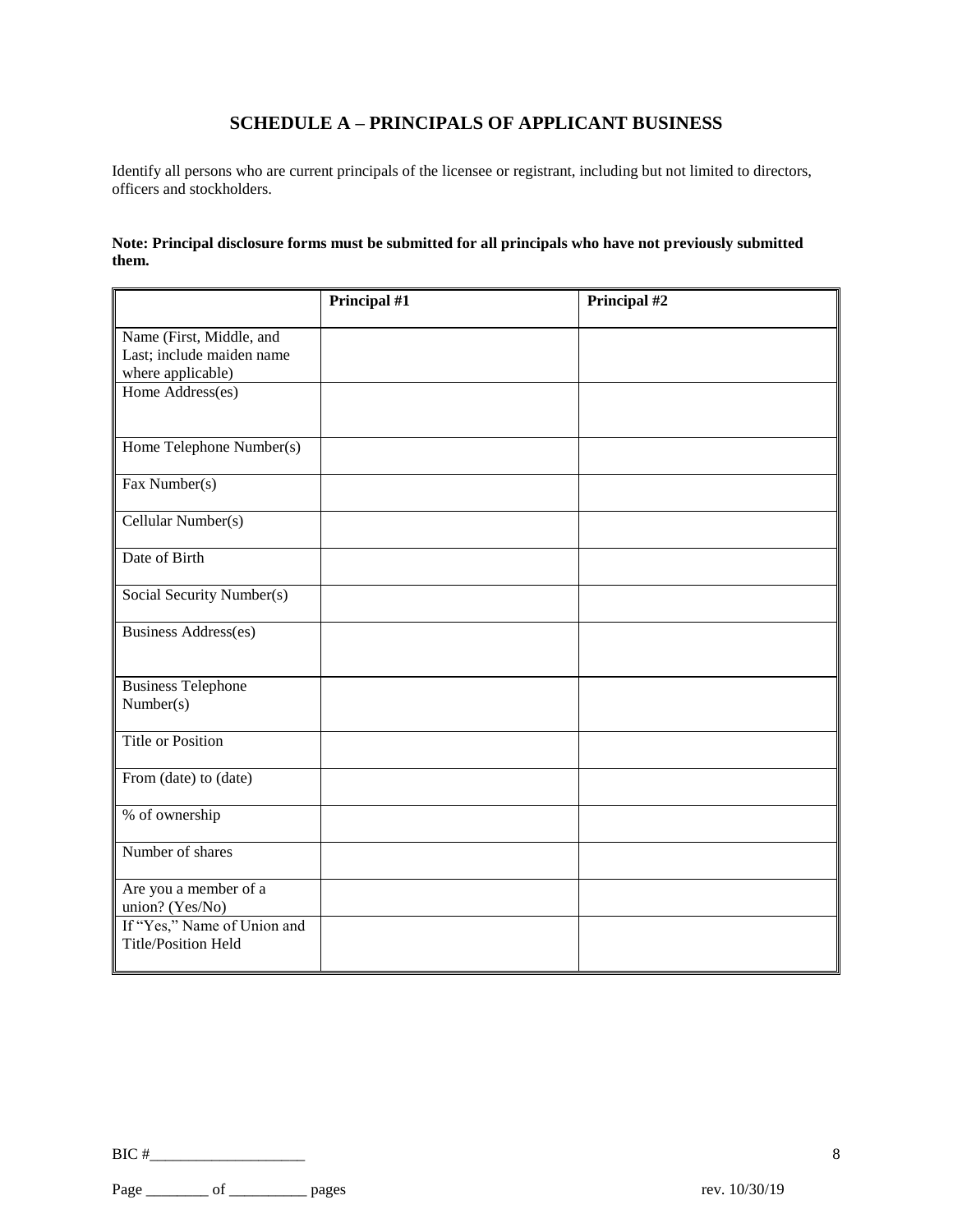## **SCHEDULE A (cont'd) – PRINCIPALS OF APPLICANT BUSINESS**

|                                                           | Principal #3 | Principal #4 |
|-----------------------------------------------------------|--------------|--------------|
| Name (First, Middle, and                                  |              |              |
| Last; include maiden name                                 |              |              |
| where applicable)                                         |              |              |
| Home Address(es)                                          |              |              |
|                                                           |              |              |
| Home Telephone Number(s)                                  |              |              |
| Fax Number(s)                                             |              |              |
| Cellular Number(s)                                        |              |              |
| Date of Birth                                             |              |              |
| Social Security Number(s)                                 |              |              |
| <b>Business Address(es)</b>                               |              |              |
| <b>Business Telephone</b><br>Number(s)                    |              |              |
| <b>Title or Position</b>                                  |              |              |
| From (date) to (date)                                     |              |              |
| % of ownership                                            |              |              |
| Number of shares                                          |              |              |
| Are you a member of a<br>union? (Yes/No)                  |              |              |
| If "Yes," Name of Union and<br><b>Title/Position Held</b> |              |              |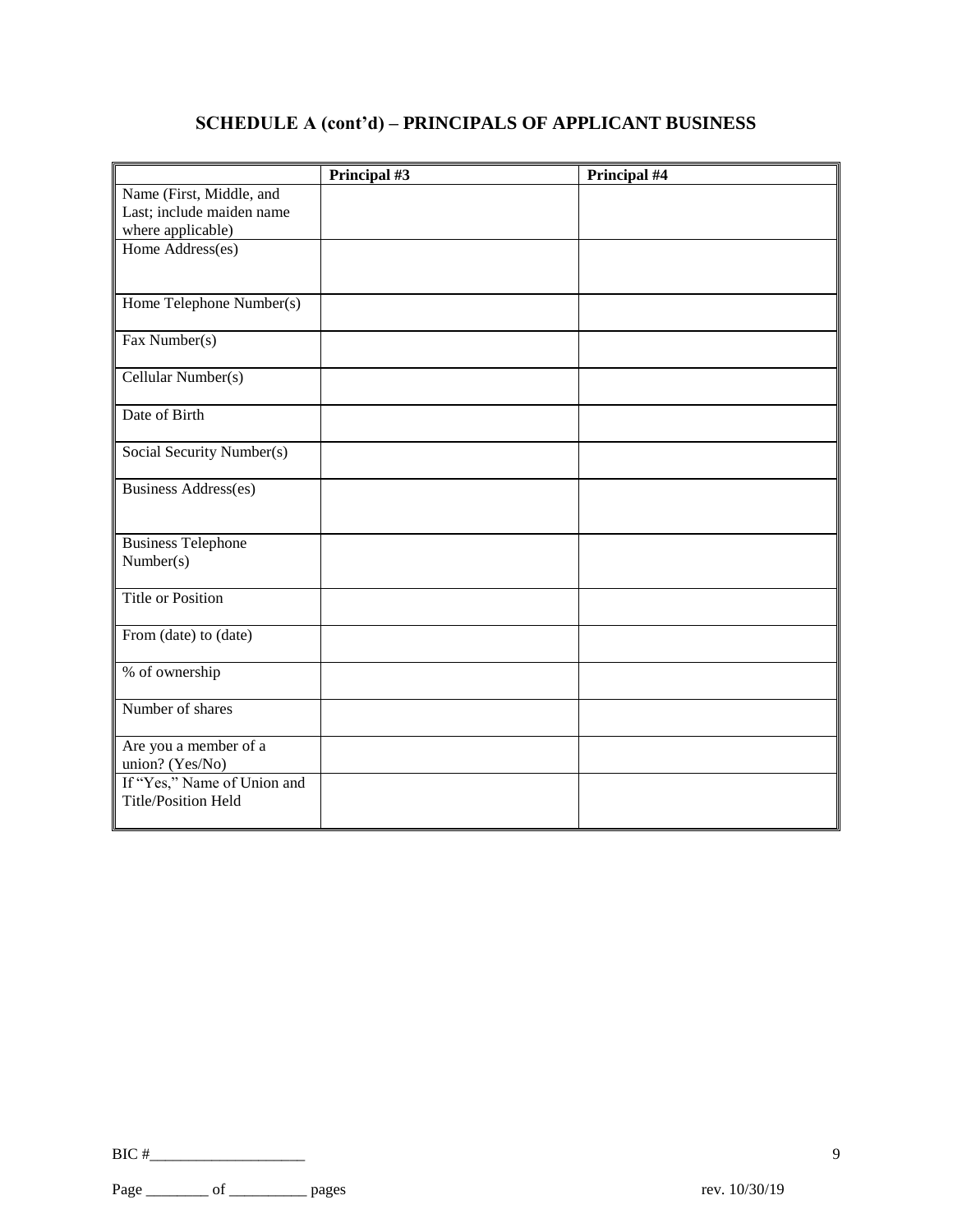## **SCHEDULE B – RENEWAL ROSTER OF VEHICLES**

| Company Name: _          |  |
|--------------------------|--|
| <b>Business Address:</b> |  |
| Garage Location:         |  |

**Instructions:** Please complete the chart below by recording the following information for each vehicle covered under the renewal application: the Department of Motor Vehicles (DMV) plate number, the State where the vehicle is registered, the VIN number, and the BIC plate number. All current vehicles must be listed.

| <u>DMV Plate No. State VIN No.</u> |  | <b>BIC Plate No.</b> |
|------------------------------------|--|----------------------|
|                                    |  |                      |
|                                    |  |                      |
|                                    |  |                      |
|                                    |  |                      |
|                                    |  |                      |
|                                    |  |                      |
|                                    |  |                      |
|                                    |  |                      |
|                                    |  |                      |
|                                    |  |                      |
|                                    |  |                      |
|                                    |  |                      |

**Note: All Commission issued conveyance plates issued for vehicles that have been sold or salvaged, must be immediately returned to the Commission. Also, Commission issued conveyance plates must be immediately returned to the Commission upon the sale, dissolution, suspension or discontinuance of a registration.** 

 $\text{BIC}$  #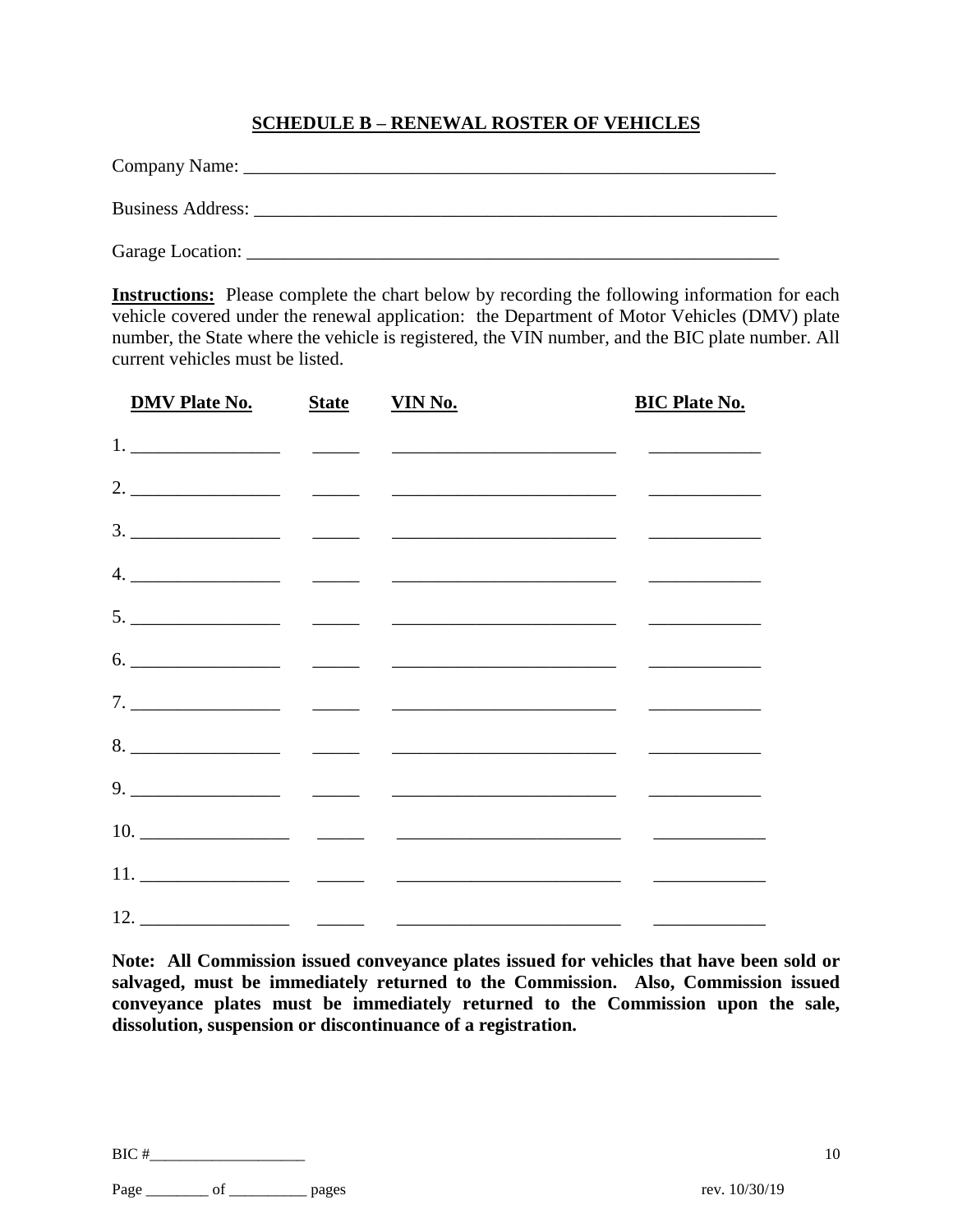## \* **SCHEDULE C – EMPLOYEES OF LICENSEE OR REGISTRANT**

**For All Licensees and Registrants: Please list ALL current employees, excluding drivers (drivers will be listed on Schedule D). Place an asterisk (\*) next to any employees who have been hired within the last two years.**

**For Licensees Only: In addition, ALL new employees who solicit customers, who perform bill collection, who evaluate waste stream surveys, who have regular contact with customers, who have the authority to agree to service or refuse service to customers, and/or who have authority to resolve customer complaints MUST submit employee/agent disclosure forms.**

| Name:         | <b>Address and Telephone No.</b> | Date of Birth | <b>Job Title</b> | Date of Hire | SSN# |
|---------------|----------------------------------|---------------|------------------|--------------|------|
| (Last, First) |                                  | (mm/dd/yyyy)  |                  | (mm/dd/yyyy) |      |
|               |                                  |               |                  |              |      |
|               |                                  |               |                  |              |      |
|               |                                  |               |                  |              |      |
|               |                                  |               |                  |              |      |
|               |                                  |               |                  |              |      |
|               |                                  |               |                  |              |      |
|               |                                  |               |                  |              |      |
|               |                                  |               |                  |              |      |
|               |                                  |               |                  |              |      |
|               |                                  |               |                  |              |      |
|               |                                  |               |                  |              |      |
|               |                                  |               |                  |              |      |
|               |                                  |               |                  |              |      |
|               |                                  |               |                  |              |      |
|               |                                  |               |                  |              |      |
|               |                                  |               |                  |              |      |
|               |                                  |               |                  |              |      |
|               |                                  |               |                  |              |      |
|               |                                  |               |                  |              |      |
|               |                                  |               |                  |              |      |
|               |                                  |               |                  |              |      |
|               |                                  |               |                  |              |      |
|               |                                  |               |                  |              |      |

| . .<br>--- |  |
|------------|--|
|            |  |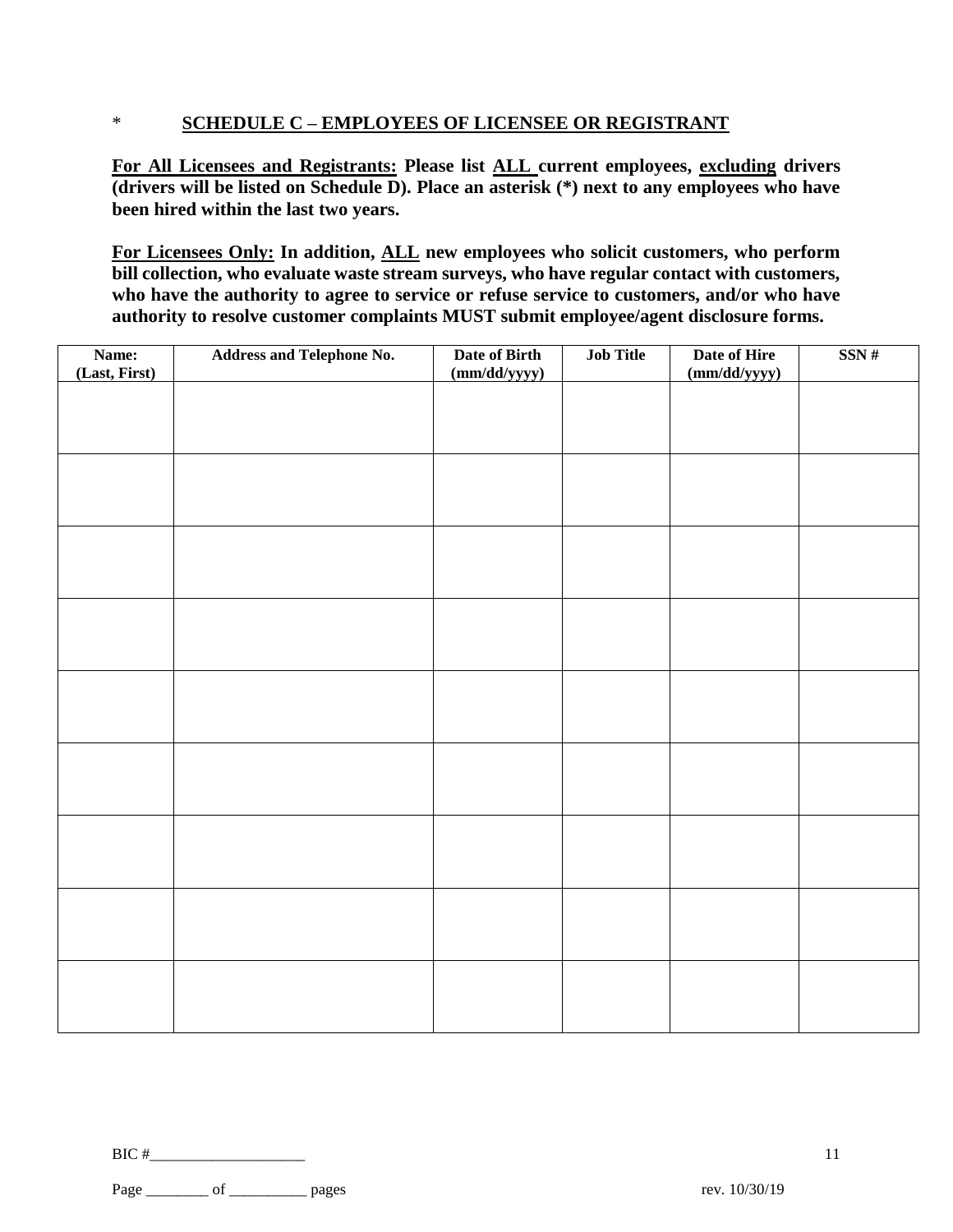## \* **SCHEDULE D – OPERATORS OF VEHICLES**

**Please provide a clear copy of each vehicle operator's driver's license.** For all vehicle operators whose driver's licenses are not issued by New York State, you must provide an official driving record (abstract) from the state of issuance.

| Name (Last, First & Middle) | DOB | <b>State</b><br>Issuing<br>License | Driver's<br>License<br><b>Number</b> | <b>Class</b> | <b>Expiration</b><br>Date | Date of Hire |
|-----------------------------|-----|------------------------------------|--------------------------------------|--------------|---------------------------|--------------|
|                             |     |                                    |                                      |              |                           |              |
|                             |     |                                    |                                      |              |                           |              |
|                             |     |                                    |                                      |              |                           |              |
|                             |     |                                    |                                      |              |                           |              |
|                             |     |                                    |                                      |              |                           |              |
|                             |     |                                    |                                      |              |                           |              |
|                             |     |                                    |                                      |              |                           |              |
|                             |     |                                    |                                      |              |                           |              |
|                             |     |                                    |                                      |              |                           |              |
|                             |     |                                    |                                      |              |                           |              |
|                             |     |                                    |                                      |              |                           |              |
|                             |     |                                    |                                      |              |                           |              |
|                             |     |                                    |                                      |              |                           |              |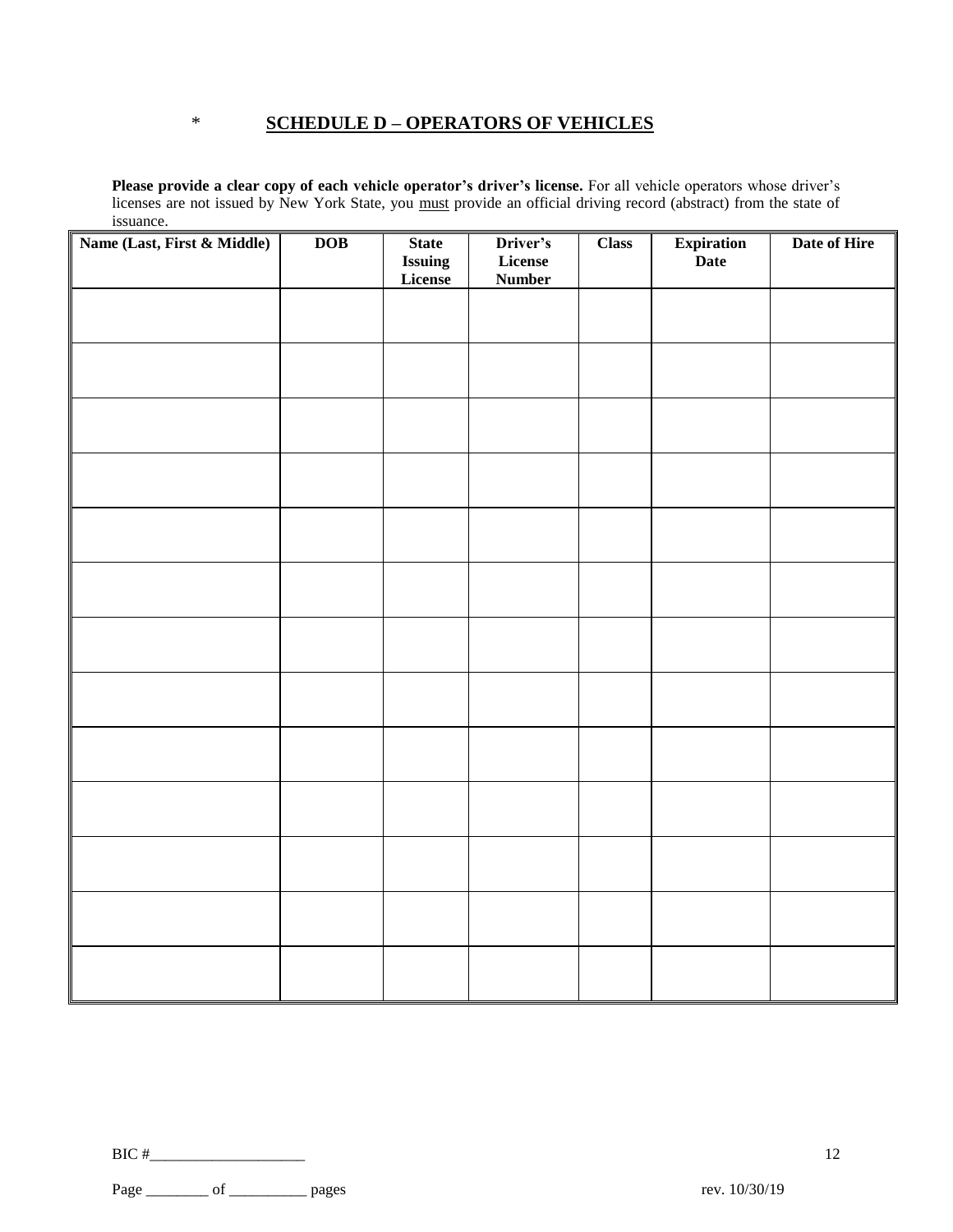## **CERTIFICATION**

### **This certification must be completed by the applicant and all of its principals before a notary public.**

### **ANY MATERIAL FALSE STATEMENT OR OMISSION MADE IN CONNECTION WITH THIS RENEWAL APPLICATION IS SUFFICIENT CAUSE FOR REVOCATION OF A TRADE WASTE LICENSE OR REGISTRATION OR DENIAL OF A TRADE WASTE RENEWAL APPLICATION AND MAY SUBJECT THE PERSON AND/OR ENTITY MAKING THE FALSE STATEMENT OR OMISSION TO CRIMINAL CHARGES.**

|            | (full name), being duly sworn, |
|------------|--------------------------------|
|            |                                |
| (title) of |                                |
|            |                                |

(Applicant Business Name); and

that I have read and understood the instructions accompanying the attached renewal application, including the definitions of "principal" and "affiliate" contained therein; and

that I have reviewed all of the information supplied by the Applicant in its initial license or registration application dated \_\_\_\_\_\_\_\_ \_\_\_\_\_, \_\_\_\_\_\_\_\_, all previously provided written submissions, and all renewal applications submitted thereafter; and

that I have read and understood the questions and statements contained in the attached renewal application and its attachments, which consists of \_\_\_\_\_\_\_\_\_\_pages; and

that to the best of my knowledge, the information provided in response to each question and in the attachments is full, complete and truthful; and

that the New York City Business Integrity Commission may, by any means it deems appropriate, determine the accuracy and truth of the statements made in this renewal application; and

that all the information submitted in this application is for the express purpose of inducing the Business Integrity Commission to issue the Applicant a renewal license or registration to operate a trade waste business.

(Signature of Principal)

By: \_\_\_\_\_\_\_\_\_\_\_\_\_\_\_\_\_\_\_\_\_\_\_\_\_\_\_\_\_\_\_\_\_\_\_\_\_\_\_\_\_\_\_

(If corporation or partnership, state title)

**\_\_\_\_\_\_\_\_\_\_\_\_\_\_\_\_\_\_\_\_\_\_\_\_\_\_\_\_\_\_\_\_\_\_\_\_\_\_\_\_\_\_\_**

Sworn to before me

this \_\_\_\_\_\_\_\_\_\_\_\_ day of \_\_\_\_\_\_\_\_\_\_\_\_\_\_, 20\_\_\_\_\_

\_\_\_\_\_\_\_\_\_\_\_\_\_\_\_\_\_\_\_\_\_\_\_\_\_\_\_\_\_\_\_\_\_\_\_\_\_\_\_\_\_Notary Public

 $BIC \#$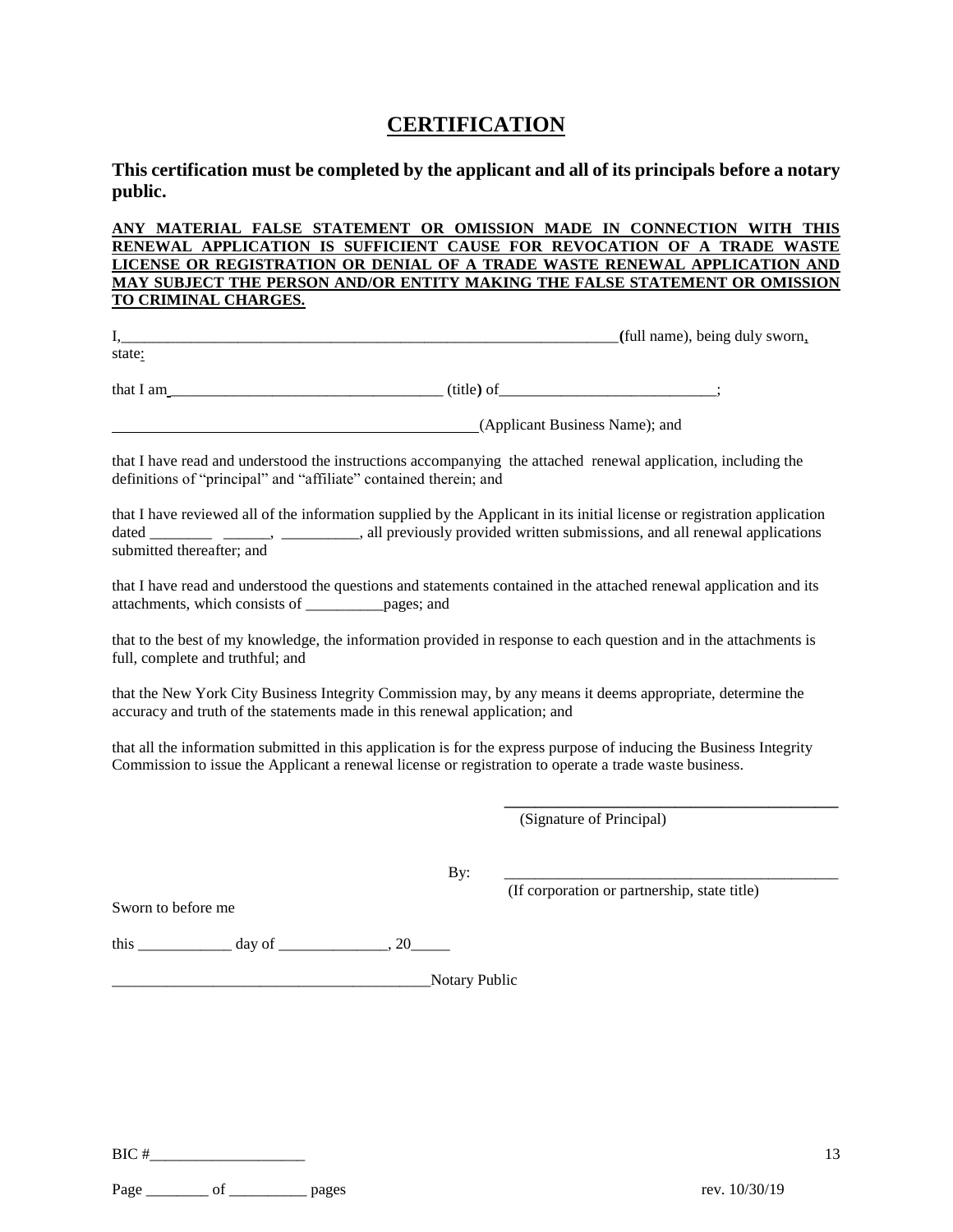## **RELEASE AUTHORIZATION FOR APPLICANT**

### **This release authorization must be completed by the applicant and all of its principals before a notary public.**

|              | am the           | and a principal of               |
|--------------|------------------|----------------------------------|
| (Print Name) | (Title/Position) |                                  |
|              |                  | (the "Applicant"); I am over the |

age of 18 and I have the authority to execute this release on behalf of the applicant.

The applicant has authorized the New York City Business Integrity Commission ("Commission") to conduct an investigation into its background and the background of its principals, affiliates, agents and employees for the purpose of determining whether the applicant meets the registration standards set forth in Local Law 42 of 1996 of the City of New York.

The applicant hereby authorizes any and all of the entities and individuals described below to release to the Commission any and all information, documentary or otherwise, pertaining to the applicant and/or its principals, affiliates, agents and employees as may be requested by the Commission. Any such information may be requested by and released to any employee, agent or representative of the Commission.

The applicant hereby authorizes the release of any such information by any federal, state, local, or foreign government or agency, any private organization or entity, and/or any individual in his or her personal or professional capacity. These entities and individuals include, but are not limited to, accountants, attorneys, banks, bookkeepers, common carriers, courts, credit reporting companies, data systems management companies, educational institutions, employee benefits managers, employees of the applicant, employers of the applicant's principal(s), financial institutions, internet service providers, investigative firms, investment firms, labor unions, law enforcement agencies, media companies, motor vehicle departments, pension funds, probation departments, selective service boards, taxing authorities, telecommunications companies and utilities.

This release shall apply to any such entities and individuals wherever they may be located, within or without the City of New York, State of New York, or United States of America. They may convey information in whatever form and by whatever means requested by the Commission, whether by telephone, fax, mail, computer media or by any other means.

This release authorization is effective for a period of five years as of the date set forth below. A photocopy or facsimile of this authorization will be construed as valid as though it were the original.

In connection with the release of information pursuant to this authorization, the applicant hereby waives the benefit of any confidentiality agreement and of any privileges pertaining to confidentiality and any rights to privacy that may be accorded by federal, state or local law.

The applicant, in addition, hereby waives all liability as to the City of New York, the Commission, and its instrumentalities and agents for any and all damages that might arise in connection with the investigation of the applicant or from the release of any information resulting from such investigation, other than a willful, unlawful disclosure or publication.

**NOTICE TO ENTITIES AND INDIVIDUALS RELEASING INFORMATION:** The applicant hereby waives any right to be notified when an entity or individual releases information pursuant to this authorization and hereby authorizes the Commission to direct any such entity or individual not to provide such notification

Sworn to before me

This \_\_\_\_\_\_\_ day of \_\_\_\_\_\_\_\_\_\_, 20 \_\_\_\_

(Signature of Principal)

By: \_\_\_\_\_\_\_\_\_\_\_\_\_\_\_\_\_\_\_\_\_\_\_\_\_\_\_\_\_\_\_\_\_\_\_\_\_\_\_\_\_\_\_

\_\_\_\_\_\_\_\_\_\_\_\_\_\_\_\_\_\_\_\_\_\_\_\_\_\_\_\_\_\_\_\_\_\_ (If corporation or partnership, state title)

Notary Public

 $BIC \#$